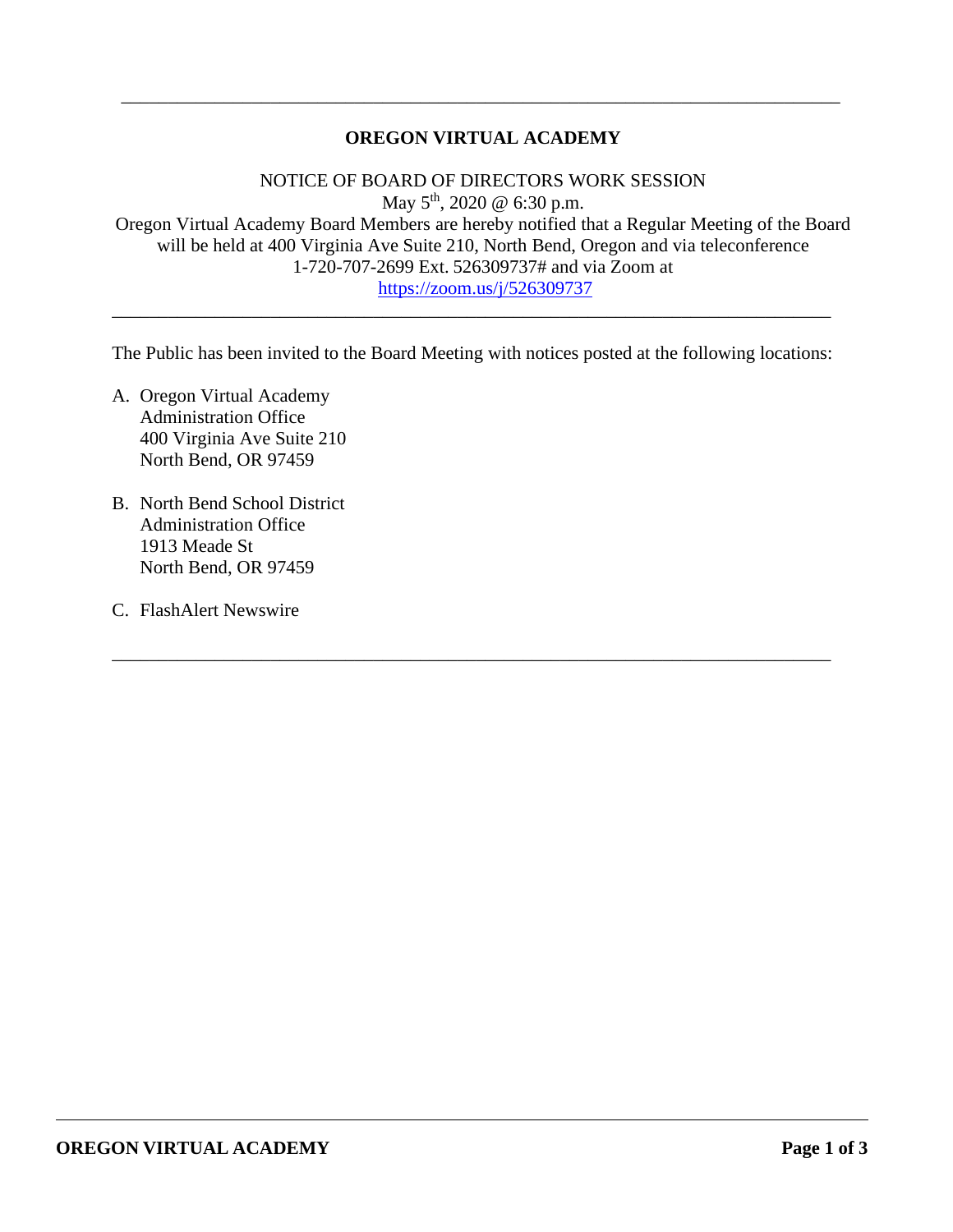## **AGENDA BOARD WORK SESSION AGENDA**

# **BOARD OF DIRECTORS OREGON VIRTUAL ACADEMY**

**Tuesday, May 5th, 2020 6:30 p.m.** ORVA Office 400 Virginia Ave Suite 210 North Bend, OR 97459

# **INSTRUCTIONS FOR PRESENTATIONS TO THE BOARD BY PARENTS AND CITIZENS**

The Oregon Virtual Academy welcomes your participation at the School's Board meetings. The purpose of a public meeting of the Board of Directors is to conduct the affairs of the School in public. We are pleased that you are in attendance and hope that you will visit these meetings often. Your participation assures us of continuing community interest in our School. To assist you in the ease of speaking/participating in our meetings, the following guidelines are provided.

- 1. Agendas are available to all audience members at the door to the meeting or by requesting the agenda from School Officials (541-751-8060).
- 2. The "Public Comment" portion is set aside for members of the audience to raise issues that are not specifically on the agenda. These presentations are limited to three (3) minutes and total time allotted to non-agenda items will not exceed fifteen (15) minutes. The Board may give direction to staff to respond to your concern or you may be offered the option of returning with a citizen-requested item.
- 3. When addressing the Board, speakers are requested to stand, to state their name and address, and to adhere to the time limits set forth.
- 4. Citizens may request that a topic related to school business be placed on a future agenda by submitting a written request at least seventy-two (72) hours in advance of any regular meeting. Once such an item is properly placed on the agenda, the Board can respond, interact, and act upon the item.